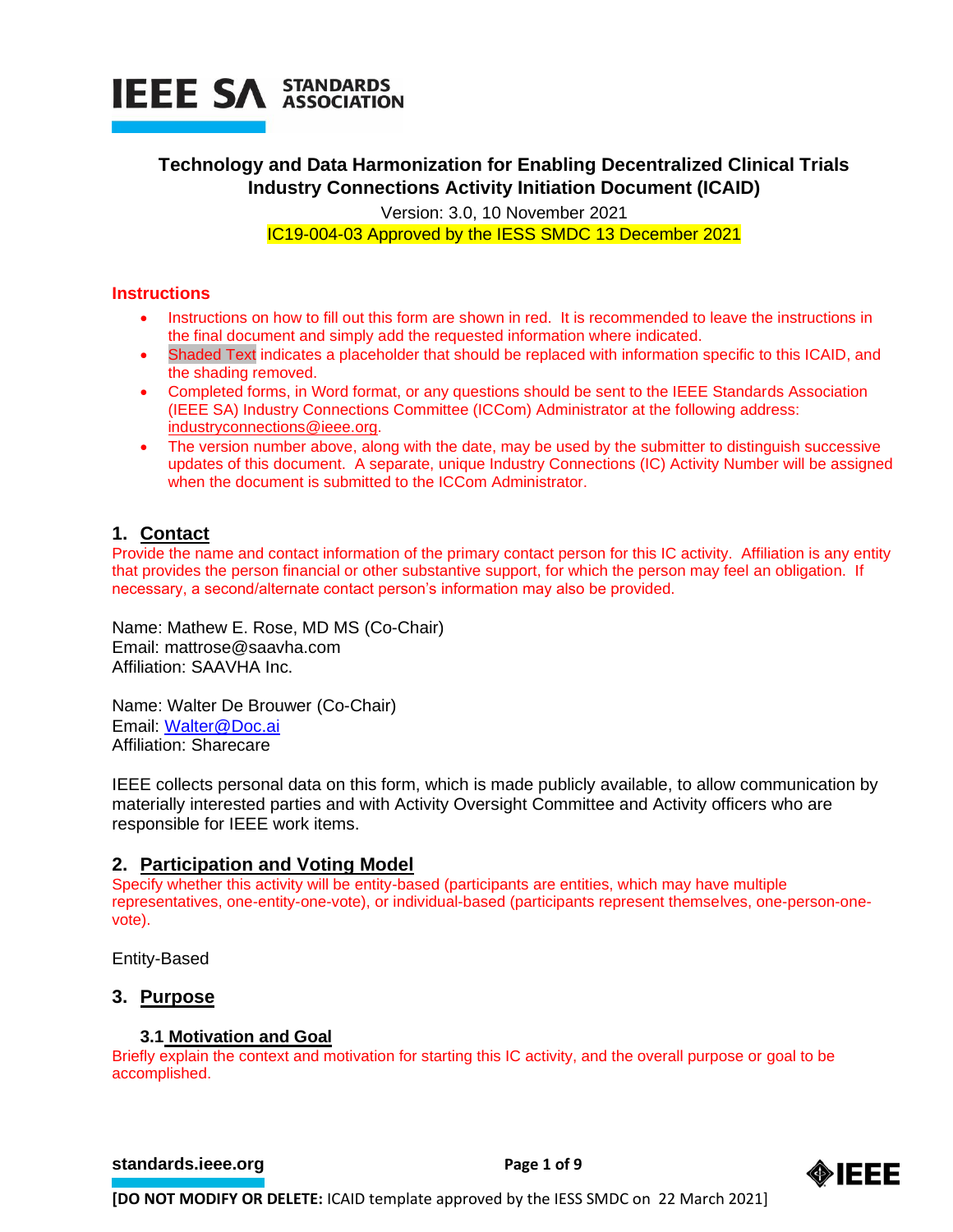

#### Describe the motivation and goal.

The global clinical trials market size was estimated at 44.2 billion in 20181. The traditional clinical trial model not only makes it inconvenient for patients to participate, but it creates a chaotic approach to collecting, managing, leveraging and tracking the data. The modernization of clinical trials through a multi-stakeholder approach where optimization of process and efficiencies are identified in protocol development, determination of digital end points, more inclusive and diverse patient population, and data interoperability and portability.

The cost of conducting clinical trials is rapidly rising due to complex manual processes intended to meet regulatory policy and inefficient methods of recruiting and maintaining qualified patients to meet enrollment requirements. Failure to recruit patients results in delay or sometimes termination of trials, more costs and ultimately depriving patients to access to potential life-saving or quality of life therapies.

Compliance obstacles associated with Covid-19 have driven awareness of the need for decentralized clinical trials. Building inclusive and diverse clinical trial protocols reflecting a diversity in patient population such as age, race, ethnicity, lifestyle, and other factors into account may impact drug efficacy and safety. Yet, less than 10% of the US patient population engages in clinical trials today. Among those, 18% of randomized trial patients will drop out due to compliance challenges or other reasons.

Major challenges:

- 1. Sponsors of clinical trials remain hesitant to adopt decentralized clinical trials (DCT) early on to optimize efficiencies in all steps of clinical research
- 2. Difficulty in recruiting qualified patients that match the trial design protocol. Challenges include lack of access to patients either through patients lack of awareness
- 3. Inability for patients to conveniently and consistently access the trial site
- 4. Inefficient data tracking and processing, creates unusable data and delays in filing for approval
- 5. Interoperable and secure source of "truth" from patient informed consent through published results of the trial where participating sponsor and patient can obtain access and updates to the clinical trial's progress

A snapshot of clinical trials:

- 80% of trials fail to meet their enrollment timelines<sup>2</sup>
- Patient recruitment services annually contribute over \$5.9 billion in expenses to the pharmaceuticals industry and can take up 30% of clinical development time.<sup>2</sup>
- Approximately one-third (30%) of phase III study terminations are due to enrollment diffculties<sup>2</sup>
- A typical Phase III clinical trial takes nine months to complete enrollment and can cost up to \$86  $m$ illion $3$
- **Only 1 in 30 cancer patients participate in a trial**<sup>4</sup>
- Non-Hispanic white patients accounted for 82.9% of phase 3 study populations between 2001 and 2010, or seven times the combined percentage of black (6.2%), Asian (3.3%), Hispanic (2.2%) and Native American (0.1%) patients<sup>4</sup>

# **[standards.ieee.org](http://standards.ieee.org/) example 2 Page 2** of 9

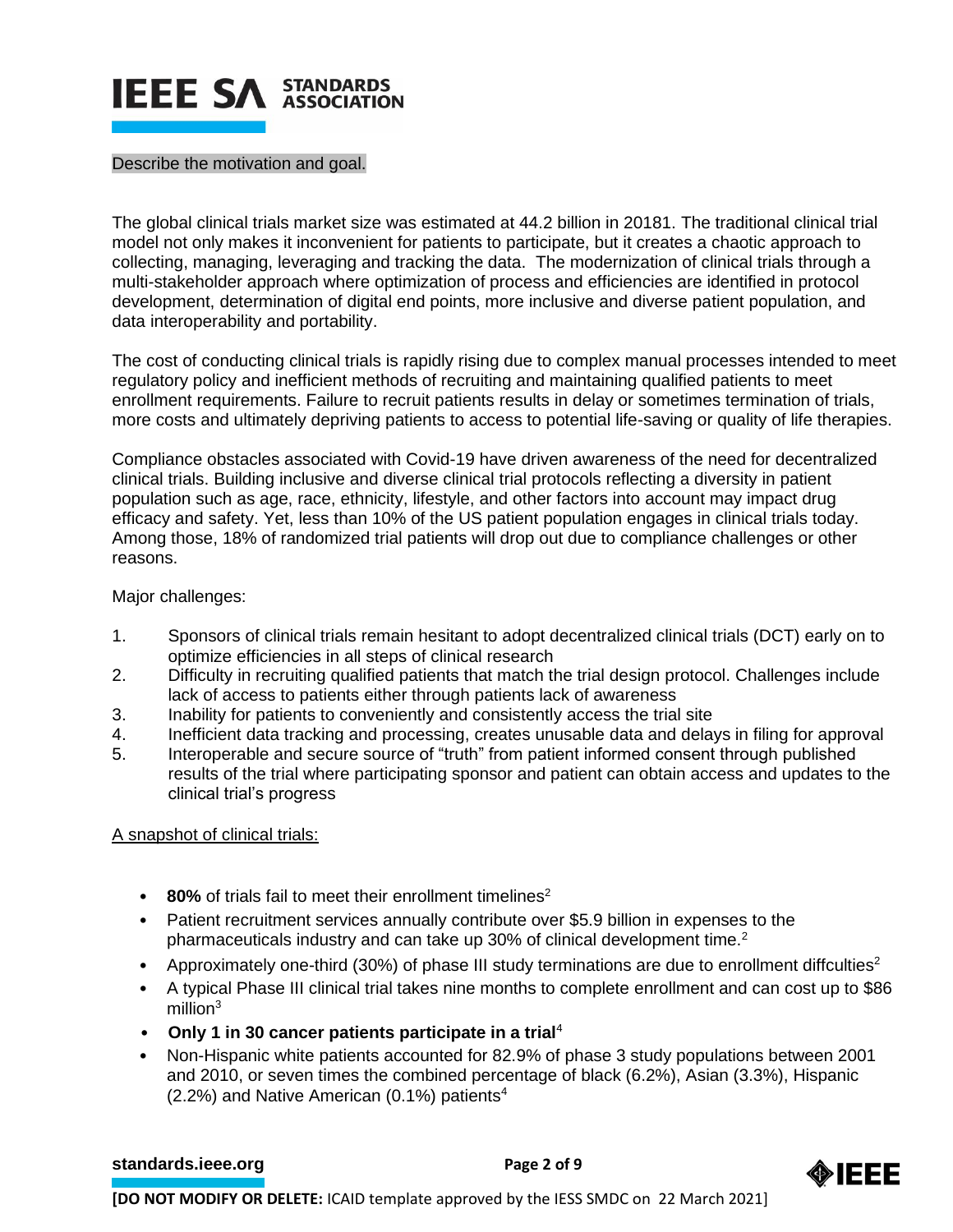# **IEEE SA STANDARDS**

- **\$1.89Bn** cost of patient recruitment per year<sup>5</sup>
- **30%** of investigator sites fail to recruit one single patient<sup>5</sup>

# **The Goal**

To utilize and harmonize viable uses of novel technologies including but not limited to AI (artificial intelligence), distributed ledger technologies (DLTs), IoT/sensors, and VR/AR and existing technology systems and processes to conduct an optimized decentralized clinical trials (DCT). The initial phase of the work will review existing pilots and attempts, develop a workflow for these technologies, and finally build a test bed to validate the proof of workflow developed. The project will look at the use of open technologies, data ethics and governance, KPIs for optimization of time and cost for recruitment and auditing trials of patients, etc.

The goals of this activity is to identify through the workflow and testing process if conducting DCTs would result in or enhance the following:

- a. Reduce delay and cost of recruiting qualified patients to enable more diversity and inclusion with DCTs for patients who are unable to travel to sites, excluded due to lack of awareness or living in remote areas in the US and around the world
- b. Creating a more sustainable approach and efficient method to recruit, engage and retain qualified patients during the trial
- c. Increase patient participation and completion rates and recruit more diverse patient populations
- d. Validate and verify selected decentralized heath technologies (DHT)/tool kits prior to changing or modernizing standard procedures, to be certain there is consistency, mitigation of source or data variability, mitigation of data interruption, mitigation of malfunctions, irregularity, bugs etc., in transfer of data
- e. End-to-end security of a DHT data platform ensuring interoperability and encryption to information
- f. Optimize the integrity of management, tracking and collection of patient data from informed consent through to publishing results of trial
- g. Enhance the patient consent process with the use of one original record to track from consent through to end of trials.
- h. Reduce time in the auditing and verification of trial data and submission for FDA approval
- i. Endeavor to demonstrate an overall cost reduction in identifying and training at sites to conduct trials including the need for less transportation and housing patients at designated sites.

# **3.2 Related Work**

Provide a brief comparison of this activity to existing, related efforts or standards of which you are aware (industry associations, consortia, standardization activities, etc.).

# Describe the related work.

The following organizations are addressing the regulatory, data and technical challenges throughout the clinical trials process inclusive of patient recruitment, engagement and retention for trials and managing the data transactions across the multiple partners in the clinical trials operations process:

# **[standards.ieee.org](http://standards.ieee.org/) EXECUTE: Page 3 of 9**

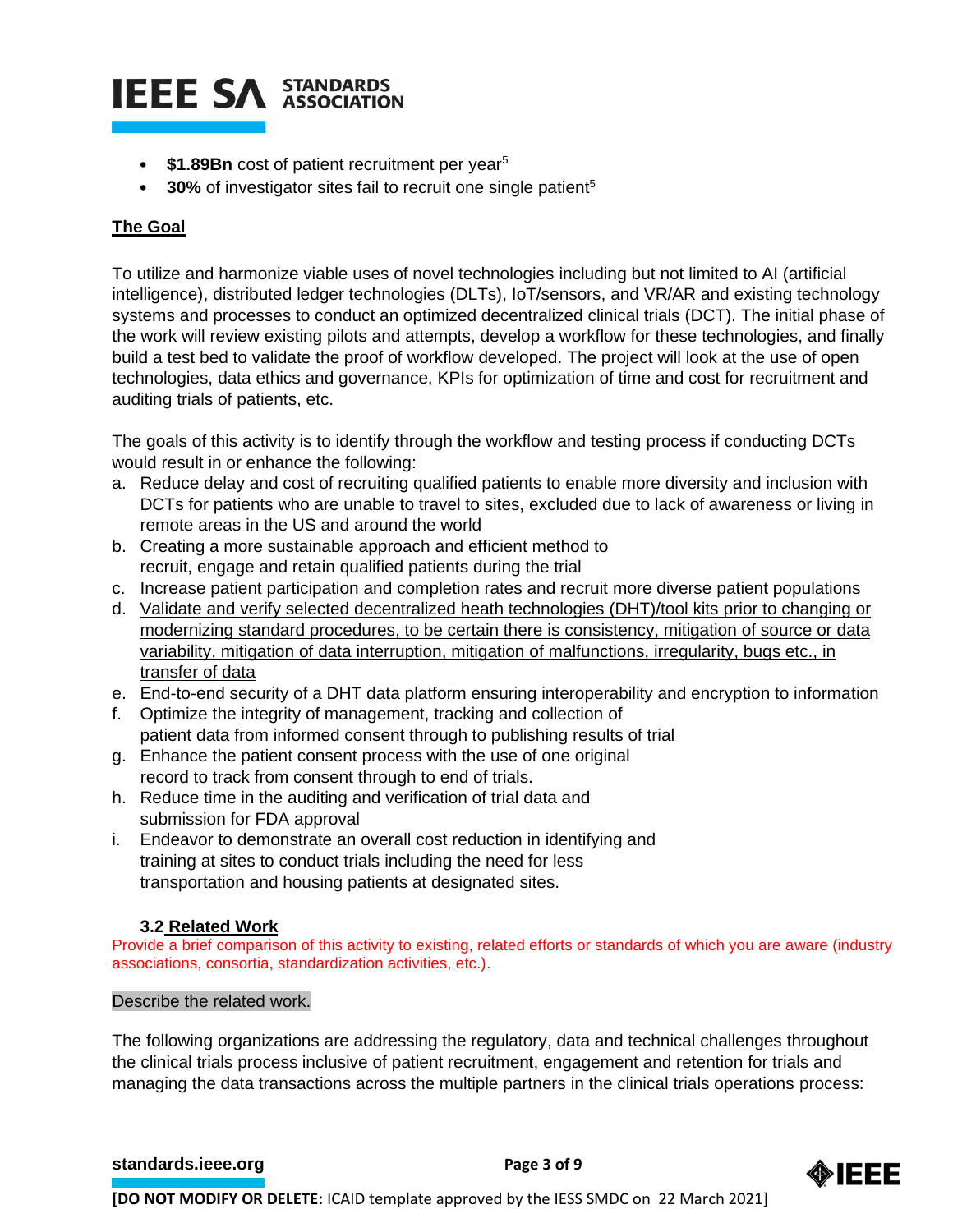

- The Clinical Trials Transformative Initiative (CTTI) seeks to overcome barriers of patients participating in trials.
- Clinical Data Interchange Standards Consortium (CDISC) creates clarity in clinical research by bringing together a global community of experts to develop and advance data standards of the highest quality.
- Alliance for Clinical Research Excellence and Safety (ACRES) is a multi-stakeholder collaboration building a global system for excellence in clinical research and a global network to connect sponsors, regulators, service providers, ethics committees, research sites and patient subjects with an ability to use information seamlessly and securely to benefit all stakeholders.
- ATA (American Telemedicine Association) Establishing best practice guides in the space of telehealth – inclusiveness and diversity in the application of remote patient monitoring from clinical research to bedside practice.
- IEEE-SA standards activities with relevance to this topical area:
	- IEEE P2418.6 Blockchain for Healthcare and Life Sciences
	- IEEE P2733 TIPPS & Clinical IOTs
	- IEEE 2791- Standard for Bioinformatics Analyses Generated by High-Throughput Sequencing (HTS) to Facilitate Communication
	- IEEE P1752 Open Source Standard for Mobile Health Data
	- IEEE P2721 Healthcare Device Security Assurance Working Group

# **3.3 Previously Published Material**

Provide a list of any known previously published material intended for inclusion in the proposed deliverables of this activity.

List the previously published material, if any.

# **3.4 Potential Markets Served**

Indicate the main beneficiaries of this work, and what the potential impact might be.

# Describe the potential markets.

Bio/Pharmaceutical Industry:

- Pharmaceutical and biopharmaceutical manufacturers (sponsors of trials)
- Research hospitals (sponsors of trials)
- Service Providers to Clinical Trials Operations (Laboratories, Contract Research Organizations [CROs], Informed Consent Providers, Sites [Hospitals]

**Patients** 

Regulatory (FDA)

Technology Companies

• Artificial Intelligence (AI), Machine Learning, Augmented Reality, Blockchain/DLTs, IoMTs/Sensors

# **[standards.ieee.org](http://standards.ieee.org/) EXECUTE: Page 4 of 9**

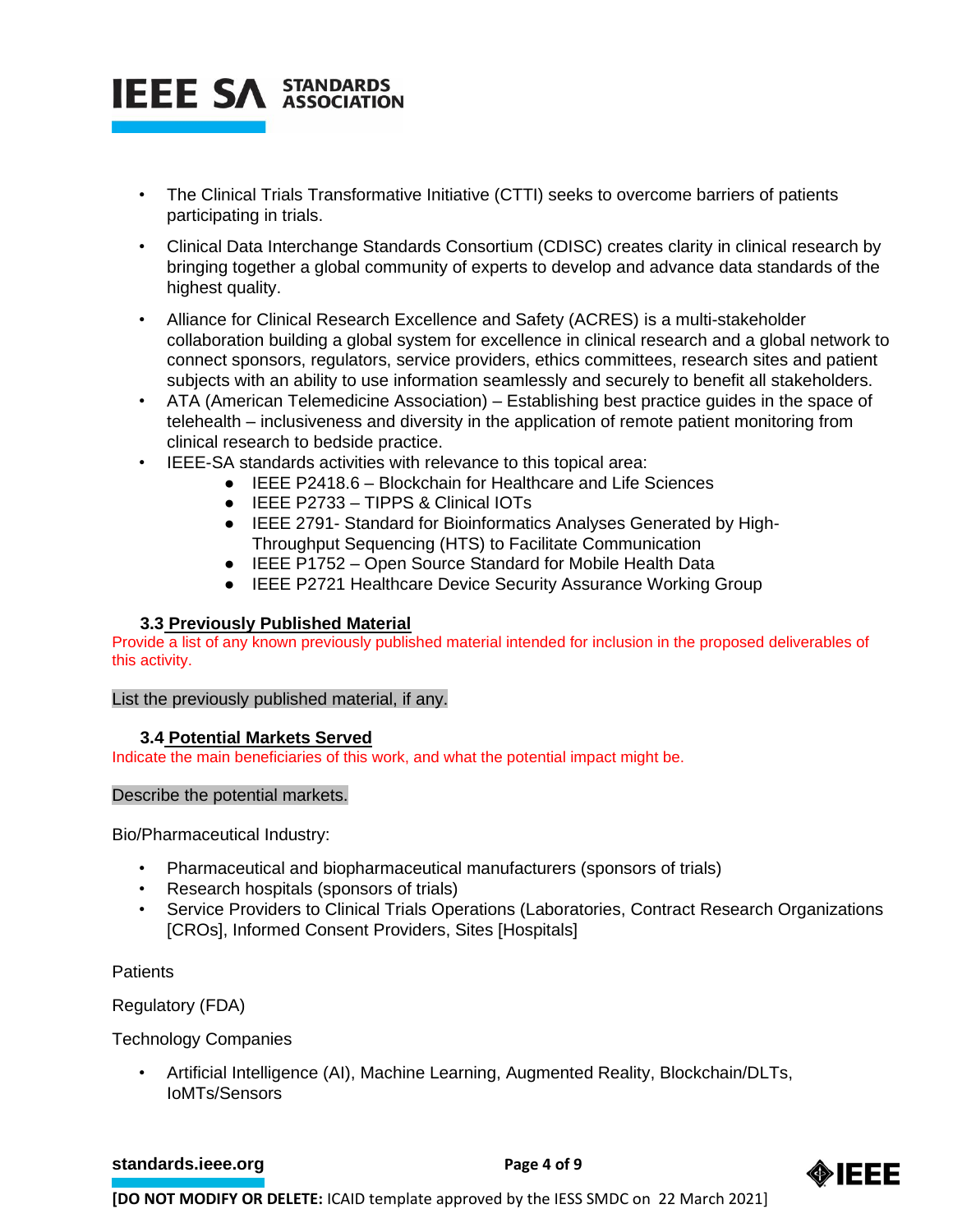

The development of a technical and ethical workflow to enable complete remote patient trials for certain therapeutic conditions will create a more inclusive patient recruitment process, create a more bilateral data communication protocol between patients and clinical trials operations ecosystem, and reduce the time and delays in the clinical trial thereby optimizing the development of medicine to market.

# **3.5 How will the activity benefit the IEEE, society, or humanity?**

There are expected technical and data governance standards to be extracted from the workflow developed from this activity.

Published white papers and industry recommendations to provide guidance

Recruitment of new entities as corporate members from the pharmaceutical industry and tech start-ups Development of workshops, specific-building work streams, and educational webinars to amplify the program's mission, objectives and participation

Conformity Assessment Project on the created, tested and consensus-developed workflow.

# **4. Estimated Timeframe**

Indicate approximately how long you expect this activity to operate to achieve its proposed results (e.g., time to completion of all deliverables).

# **Expected Completion Date:** 12/2023

IC activities are chartered for two years at a time. Activities are eligible for extension upon request and review by ICCom and the responsible committee of the IEEE SA Board of Governors. Should an extension be required, please notify the ICCom Administrator prior to the two-year mark.

# **5. Proposed Deliverables**

Outline the anticipated deliverables and output from this IC activity, such as documents (e.g., white papers, reports), proposals for standards, conferences and workshops, databases, computer code, etc., and indicate the expected timeframe for each.

#### Specify the deliverables for this IC activity, please be specific.

- Hold subject focused industry educational talks four or more times per year to educate and build industry support.
- Consensus-driven and tested process workflow for decentralized clinical trials
- Elevation of pre-standards activities to technical and data standards working groups for applications of decentralized health technologies (DHTs) and toolkits for remote patient monitoring **– 18 months**
- Exploration of standards for patient data governance, security and portability for decentralized clinical trials **– 18 months**
- Industry guidance (i.e. industry behavior changes) for regulatory and industry behavioral changes, approach on digital end point validation with autonomous data collection and portability **– 12 months**
- Patient Value and PHR Empowerment Proposition Report **– 12 months**

#### **[standards.ieee.org](http://standards.ieee.org/) EXECUTE: Page 5 of 9**

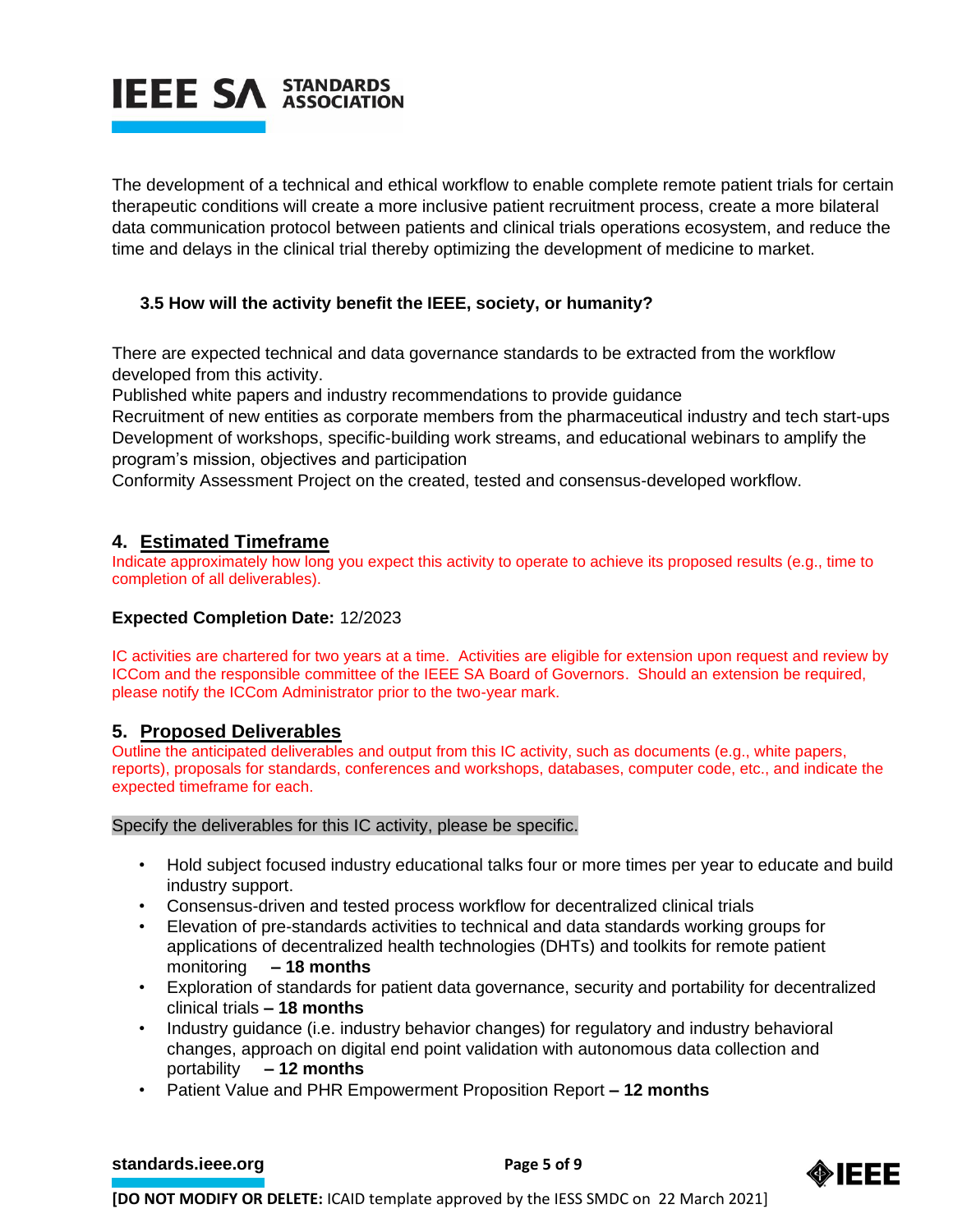

- ROI Case Study Analysis Report on simulated trial using working new Remote Patient workflow **– 24 months**
- Conformity Assessment for Remote Patient Trial Workflow (conformity to regulatory, industry clinical standards and technical standards) **– 36 months**

# **5.1 Open Source Software Development**

*Indicate whether this IC Activity will develop or incorporate open source software in the deliverables. All contributions of open source software for use in Industry Connections activities shall be accompanied by an approved IEEE Contributor License Agreement (CLA) appropriate for the open source license under which the Work Product will be made available. CLAs, once accepted, are irrevocable. Industry Connections Activities shall comply with the IEEE SA open source policies and procedures and use the IEEE SA open source platform for development of open source software. Information on IEEE SA Open can be found at [https://saopen.ieee.org/.](https://saopen.ieee.org/)* 

Will the activity develop or incorporate open source software (either normatively or informatively) in the deliverables?: No

# **6. Funding Requirements**

Outline any contracted services or other expenses that are currently anticipated, beyond the basic support services provided to all IC activities. Indicate how those funds are expected to be obtained (e.g., through participant fees, sponsorships, government or other grants, etc.). Activities needing substantial funding may require additional reviews and approvals beyond ICCom.

#### Specify funding requirements and sources, if any.

All participating members will be contributing their valuable time, effort, & resources as volunteers toward this effort. Therefore to ensure a diverse community of properly represented entities are participating, no participation fee will be charged. Should additional funds be required we will submit requests for additional reviews and approvals.

# **7. Management and Procedures**

# **7.1 Activity Oversight Committee**

Indicate whether an IEEE Standards Committee or Standards Development Working Group has agreed to oversee this activity and its procedures.

# **Has an IEEE Standards Committee or Standards Development Working Group agreed to oversee this activity?:** No.

If yes, indicate the IEEE committee's name and its chair's contact information.

**IEEE Committee Name:** Committee Name **Chair's Name:** Full Name **Chair's Email Address:** who@where

Additional IEEE committee information, if any. Please indicate if you are including a letter of support from the IEEE Committee that will oversee this activity.

#### **[standards.ieee.org](http://standards.ieee.org/) EXECUTE: Page 6 of 9**

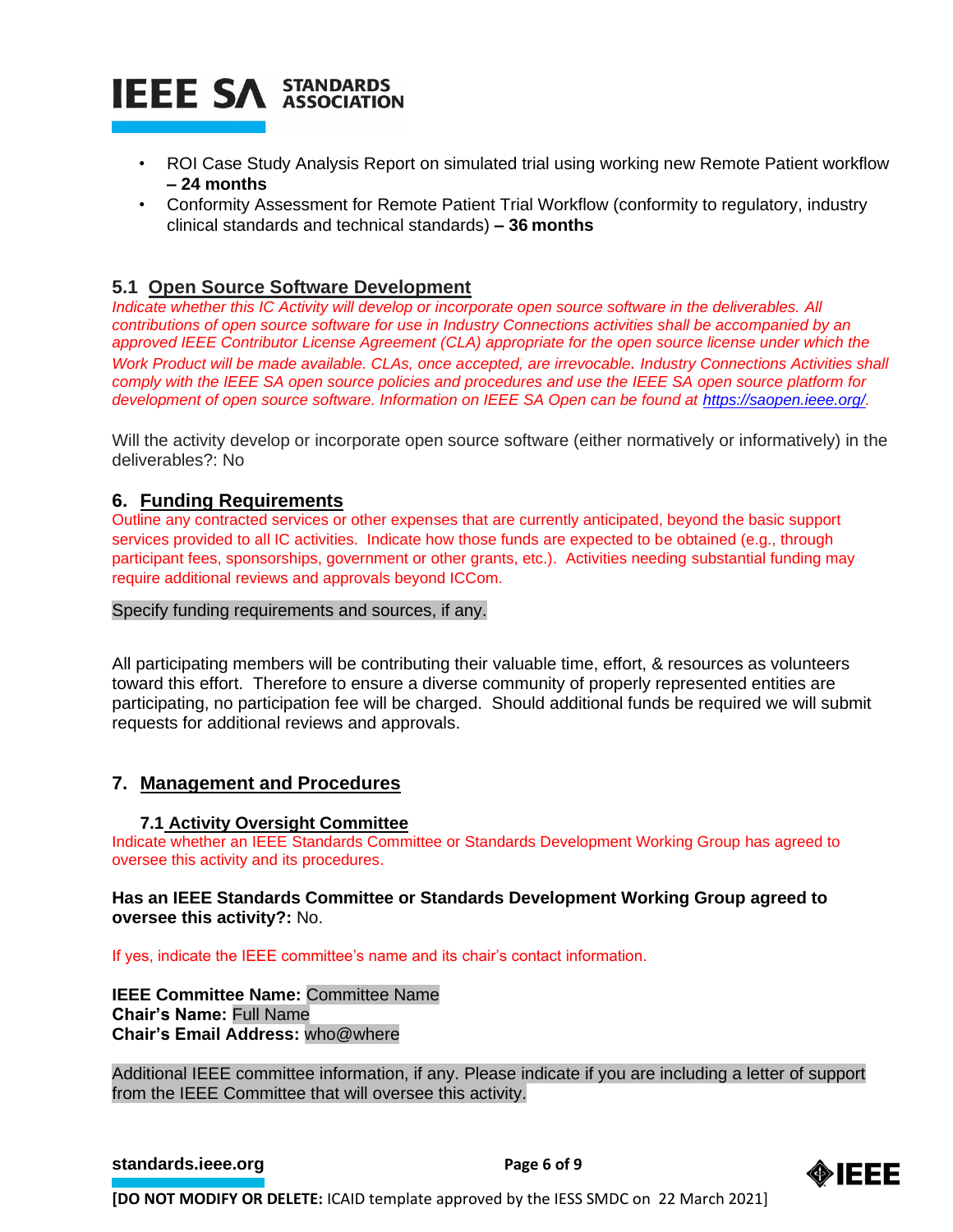

IEEE collects personal data on this form, which is made publicly available, to allow communication by materially interested parties and with Activity Oversight Committee and Activity officers who are responsible for IEEE work items.

# **7.2 Activity Management**

If no Activity Oversight Committee has been identified in 7.1 above, indicate how this activity will manage itself on a day-to-day basis (e.g., executive committee, officers, etc).

#### Briefly outline activity management structure.

The Activity will be managed by an Executive Committee as described in the Activity's Policies and Procedures.

# **7.3 Procedures**

Indicate what documented procedures will be used to guide the operations of this activity; either (a) modified baseline *Industry Connections Activity Policies and Procedures,* (b) Standards Committee policies and procedures accepted by the IEEE SA Standards

Board, or (c) Working Group policies and procedures accepted by the Working Group's Standards Committee. If option (a) is chosen, then ICCom review and approval of the P&P is required. If option (b) or (c) is chosen, then ICCom approval of the use of the P&P is required.

Specify the policies and procedures document to be used. Attach a copy of chosen policies and procedures.

Modified Baseline Industry Connections Activity and Policies and Procedures

# **8. Participants**

# **8.1 Stakeholder Communities**

Indicate the stakeholder communities (the types of companies or other entities, or the different groups of individuals) that are expected to be interested in this IC activity, and will be invited to participate.

#### Specify types of entities or groups of individuals.

- New Technology Companies (AI, Blockchain, VR/AR, Sensors/IoTs, etc)
- Existing Technology Systems (informed consent providers, EDI, ERPs etc)
- Sponsors of trials Bio/Pharmaceutical companies, university research hospitals
- Sites (Hospitals)
- Investigators
- CROs (Contract Research Organizations)
- Regulatory
- Patient Advocacy
- Academic researchers in clinical studies

#### **[standards.ieee.org](http://standards.ieee.org/) EXECUTE: Page 7 of 9**

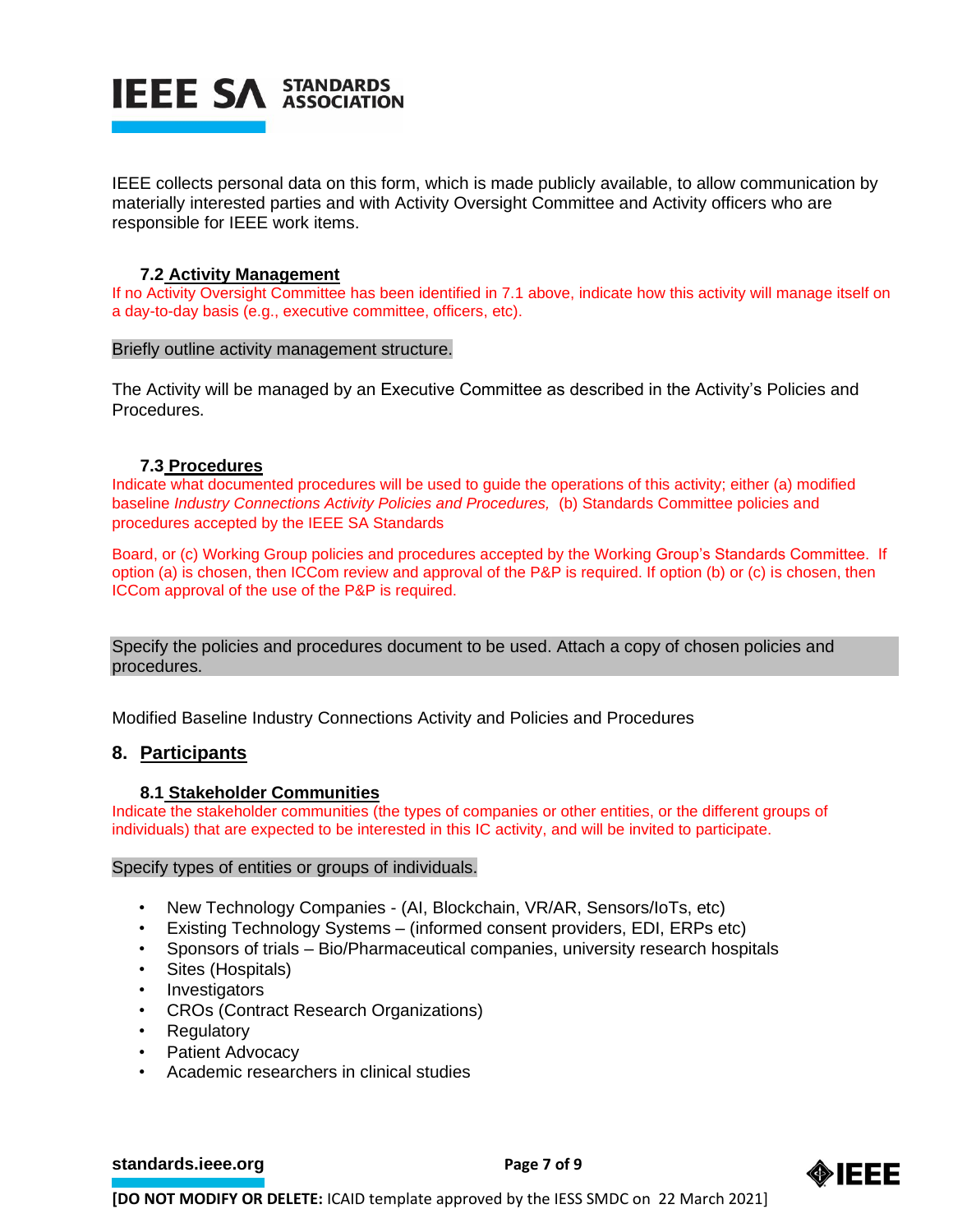# **IEEE SA STANDARDS**

# **8.2 Expected Number of Participants**

Indicate the approximate number of entities (if entity-based) or individuals (if individual-based) expected to be actively involved in this activity.

#### Number of entities or number of individuals.

50 entity participants

# **8.3 Initial Participants**

Provide a number of the entities or individuals that will be participating from the outset. It is recommended there be at least three initial participants for an entity-based activity, or five initial participants (each with a different affiliation) for an individual-based activity.

Use the following table for an entity-based activity:

| <b>Entity</b>               | <b>Primary Contact</b>    | <b>Additional Representatives</b> |
|-----------------------------|---------------------------|-----------------------------------|
| Saavha                      | <b>Mathew Rose</b>        |                                   |
| Sharecare                   | <b>Walter De Brouwer</b>  |                                   |
| ICON plc                    | Isaac R. Rodriguez-Chavez |                                   |
| Sanofi                      | Dany DeGraves             |                                   |
| Pfizer                      | Craig Lipset              |                                   |
| Accenture                   | Sri Bindiganavile         |                                   |
| <b>Florene Healthcare</b>   | <b>Andres Garcia</b>      |                                   |
| <b>Bristol Myers Squibb</b> | Basker Gummadi            |                                   |
| Cognizant                   | Darpan Ahuja              |                                   |
| Consilx                     | Dr. Rajesh Jain           |                                   |
| Parexel                     | Kieran Connolly           |                                   |
| <b>ERT</b>                  | James Carrigan            |                                   |
| Embleema                    | Robert Chu                |                                   |
| <b>FDA CDER</b>             | Elizabeth Kunkoski        |                                   |
| <b>DiME</b>                 | Jennifer Goldsack         |                                   |
| Acoer                       | Jim Nasr                  |                                   |
| <b>PRA</b>                  | Dr. Greg Nicholai         |                                   |
| <b>Novartis</b>             | Adama Ibrahim             |                                   |
| <b>UCB Pharma</b>           | <b>Shelly Barnes</b>      |                                   |
| <b>Walmart Pharmacy</b>     | Melissa Swoope            |                                   |

Use the following table for an individual-based activity:

| <b>Individual</b> | <b>Employer</b> | <b>Affiliation</b> |
|-------------------|-----------------|--------------------|
| Name              |                 |                    |
|                   |                 |                    |

Appendix: Data Sources

**[standards.ieee.org](http://standards.ieee.org/) EXECUTE: Page 8 of 9**